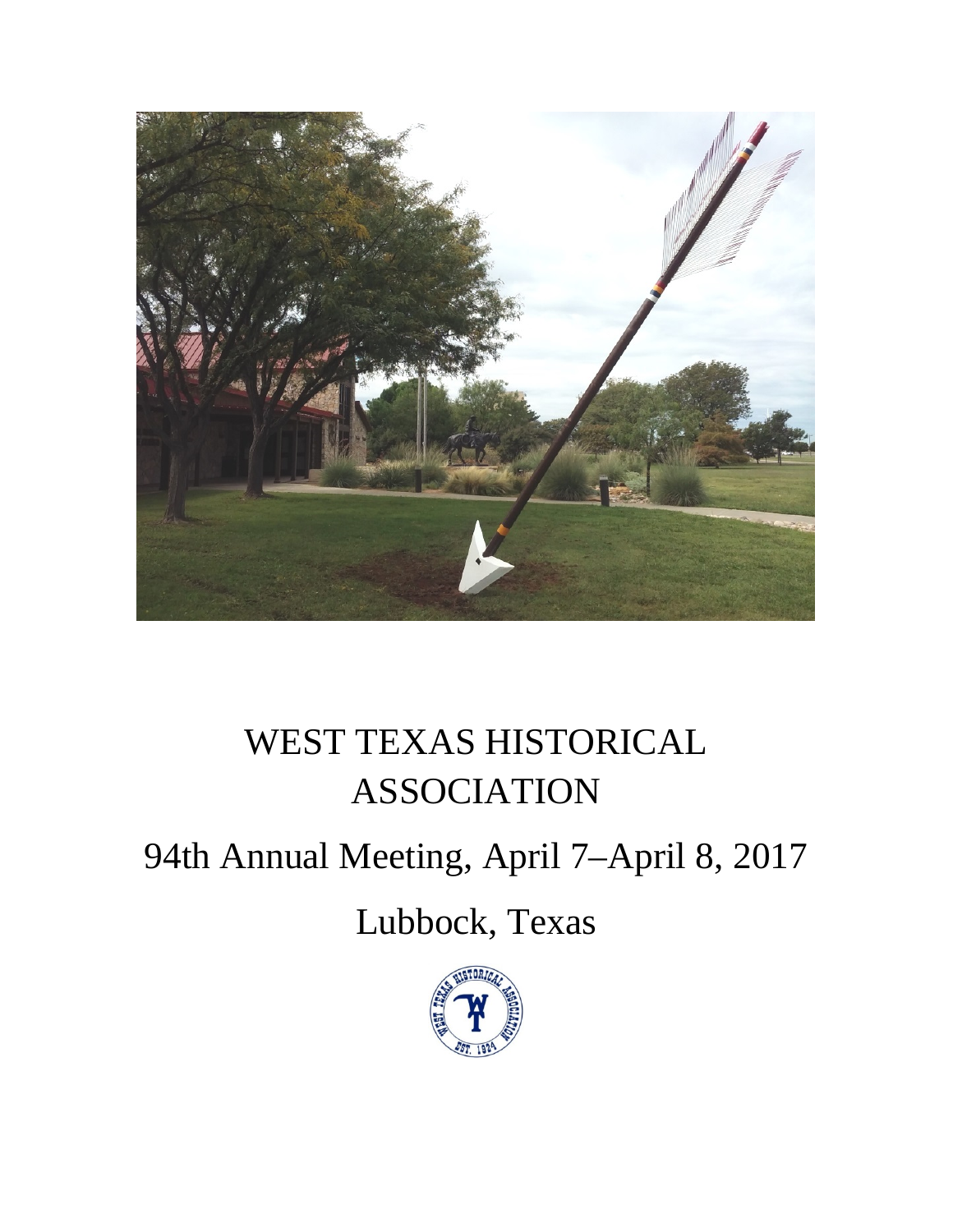#### **In Memoriam:**

**Joe Baluch, Austin LaVonne Carlton, Denver Harwood Hinton, Midland John Miller Morris, Austin**

**Officers:**

**John Miller Morris, Austin, President Glen Sample Ely, Fort Worth, Interim President and Vice President**

**Program Committee:**

**Troy Ainsworth, Chair, Los Lunas Museum of Heritage and Arts, NM.**

#### **Local Arrangements Committee:**

**Austin Allison, Associate Events Coordinator, Lubbock Robert Hall, Events Coordinator, Pittsburg Freedonia Paschall, Lubbock Jennifer Spurrier, Lubbock Lynn Whitfield, Lubbock**

**Cover:** A "Quanah Parker Trail Arrow" at the National Ranching Heritage Center on the Texas Tech University campus. The Quanah Parker Trail in cooperation with the National Ranching Heritage Center (NRHC) installed the arrow October 3, 2016 recognizing the NHRC's nationally significant Comanche and Quanah Parker artifacts collection, and Quanah's business affiliation and friendship with Texas ranchers..

Photograph Courtesy of Holle Humphries, Quanah Parker Trail.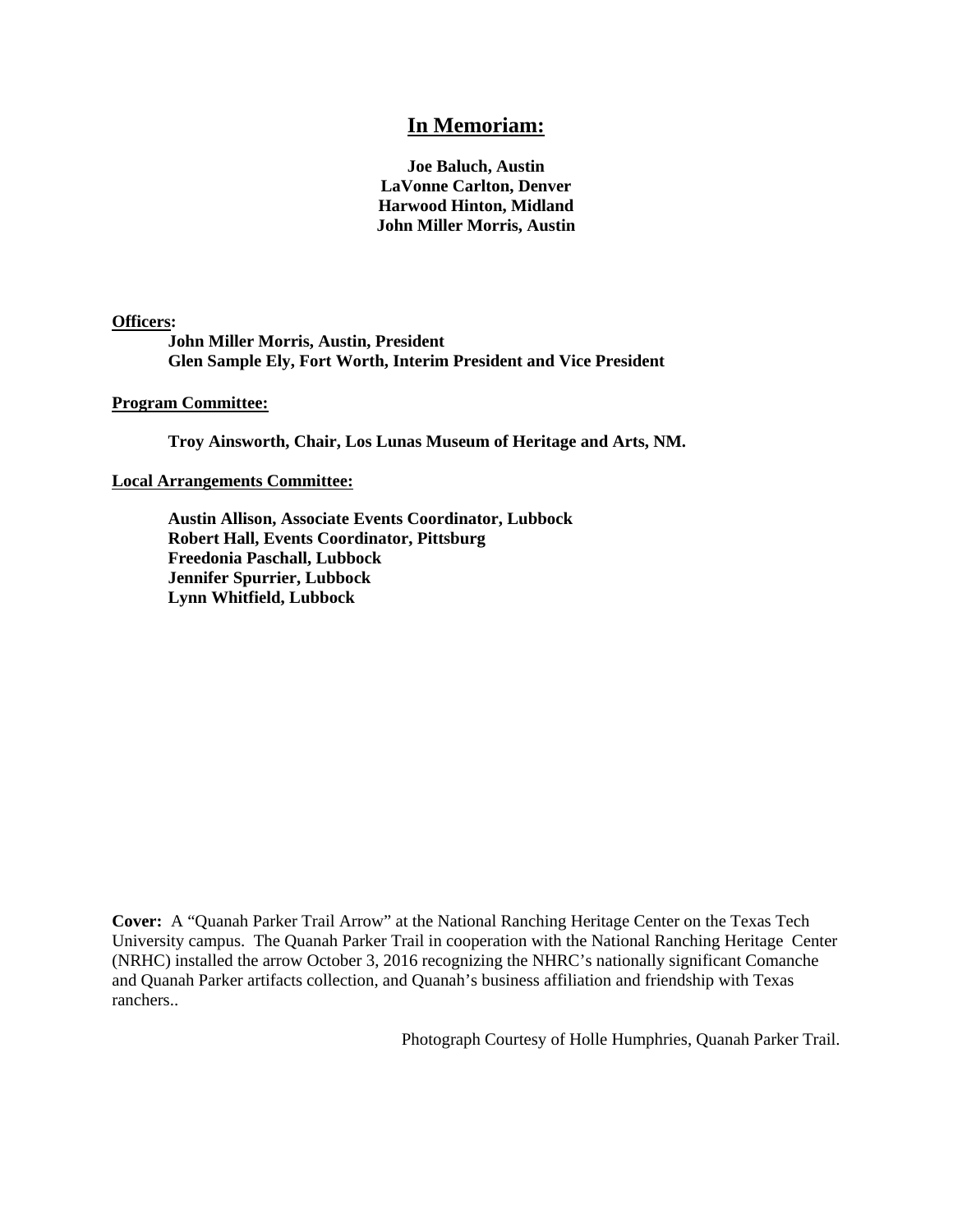

# **West Texas Historical Association Annual Meeting MCM Eleganté Hotel, Lubbock, Texas, April 7-8, 2017**

# **FRIDAY, APRIL 7**

**Registration**: 8:00 A.M. – Hallway

**Exhibitors**. The Cotton Room

**Silent Auction:** 9:00 A.M. – 5:00 P.M. The Cotton Room. To benefit the Student Scholarship Fund – Viewing and Bidding

# **Session I: 9:00 AM – 10:15 AM**

Heritage Center – **Legal and Educational Enlightenment in West Texas** Lisa Mahler, Borden County Historical Commission, Chair John Davis, Hardin-Simmons University, "'Coleman-Hardin-Simmons University'?: A New Look at a Little-Known Benefactor" June Steele, Lubbock Independent School District, "A History of Monterey High School"

Dana M. Compton, Komatsu Architecture, "Lynn County Courthouse"

Petroleum Room – **Central Texas Historical Association, Joint Session**

Kenneth Howell, Executive Director, Central Texas Historical Association, Chair George Cooper, Blinn College, "The Tawakoni: Wichita Indians of the Brazos Valley" Charles Grear, Central Texas College, "Comal County: A Case Study in German Texans' Loyalty during World War I"

Carroll Brincefield, Hallettsville, "Women and Children of the Civil War in Washington County"

# University Room – **Tracing the Headwaters of the Brazos River**

- Lu Ann Aday, Cochran County Historical Commission, Chair
- Dolores Mosser, Lubbock "Ancient Portal for Ancient People: The Portales River Valley Passageway to the South Plains"
- Holle Humphries, Quanah Parker Trail, "How the Brazos River Headwaters of Yellow House Draw as a Geographical Corridor Gave Rise to 19th Century Agricultural Economy on the South Plains and 100 Years of Peaceful Trade Between Comanches and Comancheros"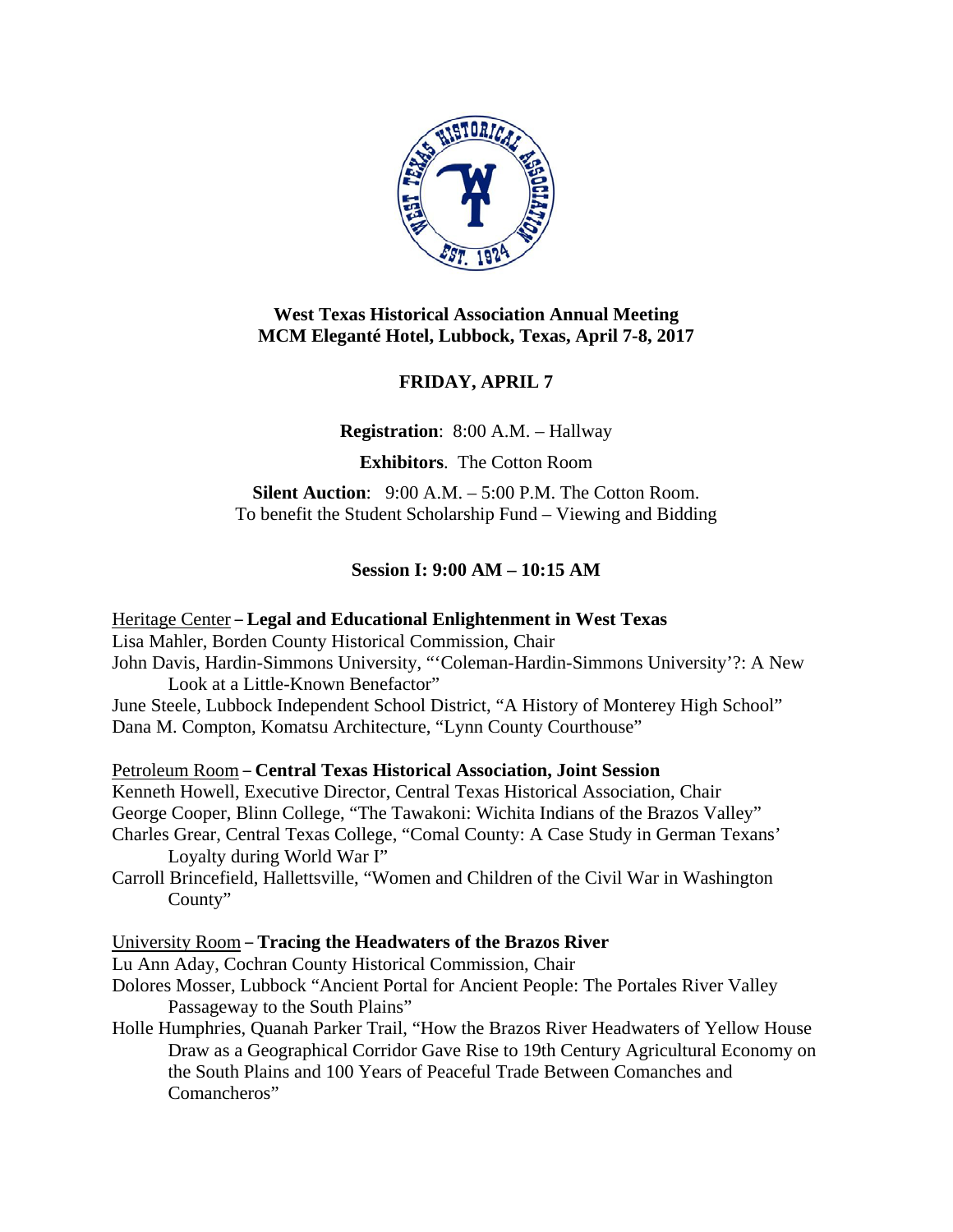Austin Allison, Texas Tech University, "From Wagon Trails to Flight Paths: Drone Technology in Surveying Sites Along the Yellow House Draw"

#### **Session II: 10:30 AM – 11:45 AM**

#### Heritage Center – **Historical Archaeology of the U Lazy S Ranch**

Dallas C. Ward, Texas Tech University, Chair

- Dallas C. Ward, Texas Tech University, "4jk Locality 5: A Buffalo Hunter's and Open-Range Line Camp"
- Stance Hurst, Texas Tech University, "Macy Locality 16: A Cowboy Roundup Camp"

Scott Garrold, Texas Tech University, "Cartridge Comparisons Using Digital Photogrammetry and Firearm Identification to Compare Firing Pin Impressions and Tool Marks"

#### Petroleum Room – **Lubbock Heritage Society**

Pam Brink, Lubbock Heritage Society, Chair

- Don Abbe, Lubbock Heritage Society, "The Relationship Between Railroads and Cotton on the South Plains"
- Cindy Martin, Lubbock Heritage Society, "Arch Underwood, Cotton, and the Underwood Pullman"
- Mary Crites, Lubbock Heritage Society, "The Underwood Pullman Project: Moving and Restoring the Fair Deal

## University Room – **Pathways and People in the Northern Mexico and the Southwest** Monte Monroe, Lubbock, Chair

Richard Hancock, Norman (OK), "The Lost World of the Casas Grandes Culture in Chihuahua"

- Sylvia Gann Mahoney, Great Western Trail Association, "The Case for Jimmy M. Skaggs: The First Definitive Study of the Great Western Trail"
- Margaret Bickers, Ascension Academy, "A Small Steppe for Mankind: Horse Nomads and Settled Peoples"

# **Lunch: 11:45 AM – 1:00 PM**

**Women's History Luncheon**: The Petroleum Room, The event is an open forum lunch for conference attendees interested in Women's History and will highlight current research trends and topics. Attendees should sign-up via the conference registration form @ wtha.org. For more information, contact [Cecilia.Venable@wtha.org](mailto:Cecilia.Venable@wtha.org)

#### **Session III: 1:15 PM – 2:30 PM**

Heritage Center – **The Old Arch Road: Historic Texas Highway 1A** Joe Specht, Grady McWhiney Research Foundation, Chair Dan L. Smith, Fort Worth, "Jerehart Welcomes You!: The Boomtown that Never Quite Was"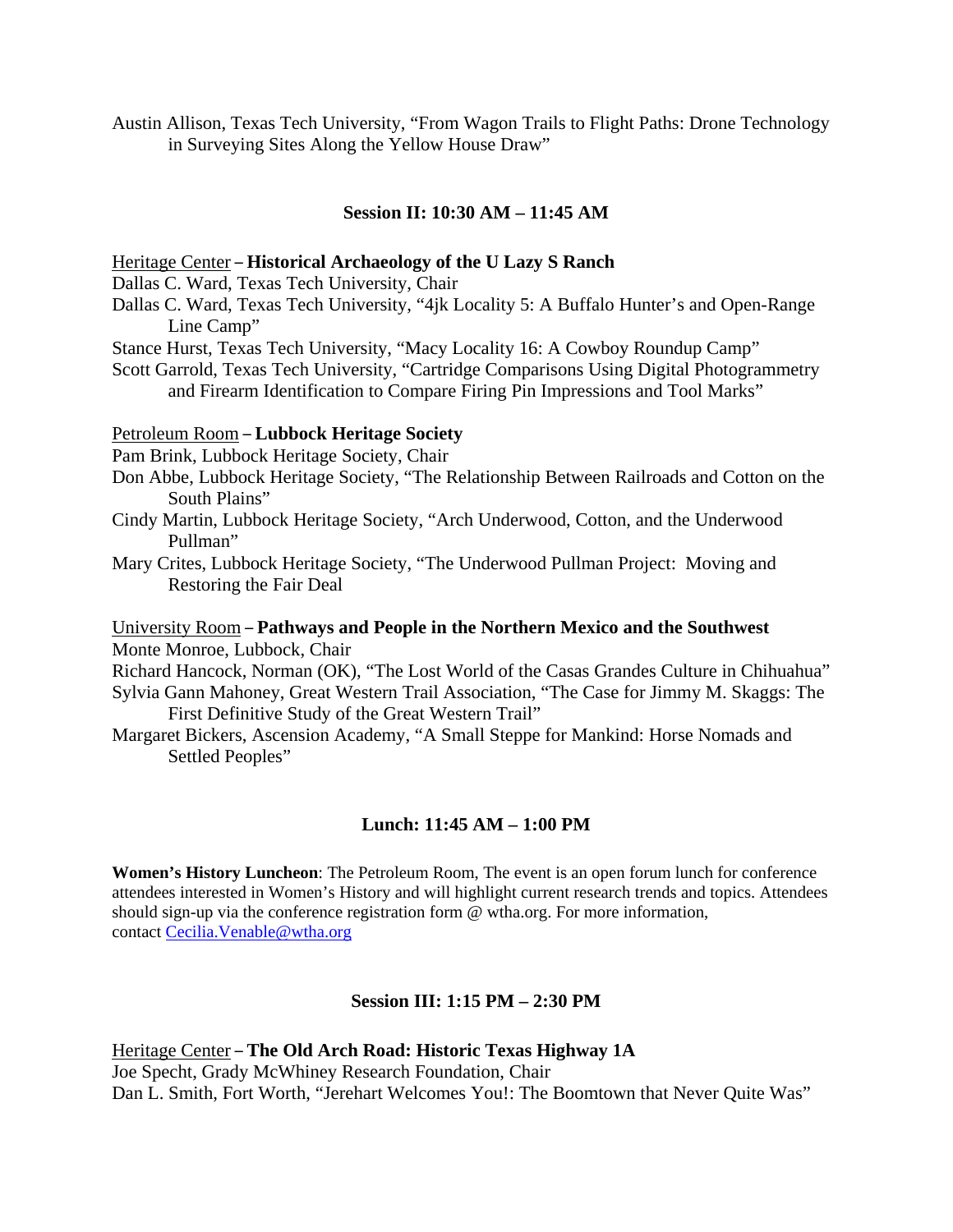Dulan E. Elder, Lubbock, "Breckenridge: A History in Photographs" [Presenter TBA], "Texas 1 vs. Texas 1A: Which Way West?"

### Petroleum Room – **Women's History Session** – **"Beyond the Ordinary: Three Trailblazing Women from West Texas"**

Cecilia Venable, University of Texas at El Paso, Chair

Donna Murdock, University of the South, "Panhandle Regionalism in the Work of Laura V. Hamner"

Robert Tidwell, Texas Tech University, "The Multifaceted Edith Whatley McKanna"

Curtis Peoples, Texas Tech University, "The Musical Career of Margaret Lewis Warwick"

# University Room – **Center for Big Bend Studies, Joint Session**

Paul Carlson, Center for Big Bend Studies, Chair

Samuel S. Cason, Center for Big Bend Studies, "The Sierra Vieja Boulder Petroglyph Assemblage: Rock Imagery from the Rio Grande Borderlands"

- David W. Keller, Center for Big Bend Studies, "Boondoggle Below the Rimrock: The Nitrate Corporation of America"
- Roger D. Boren, Center for Big Bend Studies, "Marking the Seasons: Solar-related Activities and Rock Art in the Big Bend Region of Texas"

# **Session IV: 2:45 PM – 4:00 PM**

#### Petroleum Room – **East Texas Historical Association, Joint Session**

George Cooper, President, East Texas Historical Association, Chair

- Mari Nicholson-Preuss, University of Houston-Downtown, "A Fracas over an Un-United Fracture: Lufkin's Dr. Denman Defends His Honor"
- Gene Preuss, University of Houston-Downtown, "Memories from a Kineno's Journey: Reflections on a Collaborative Biography with Dr. Lauro Cavazos"
- David S. Weir, East Central University, "*Kwahadi Dancers* and Native American Identity"

# University Room – **Texas History in Stone**

Marisue Potts, Texas Archeological Stewardship Network, Chair

Robert Hall, Pittsburg, "The Point of the Story: Solutrean Influence on Texas Paleo Indians"

L. Douglas Wilkens, Texas Archeological Stewardship Network, "The Dykema Canyon Burial: A Violent Death in the Texas Panhandle, *ca*. AD 720"

Marisue Potts, Texas Archeological Stewardship Network, "Modern Flint Knapping and the Impact on the Collection of Texas Artifacts"

-----------------------------------------------------------------

5:00 PM The Bayer Museum of Agriculture (1121 Canyon Lake Dr.) will be open for conference attendees. Reception will follow at 6:00 PM.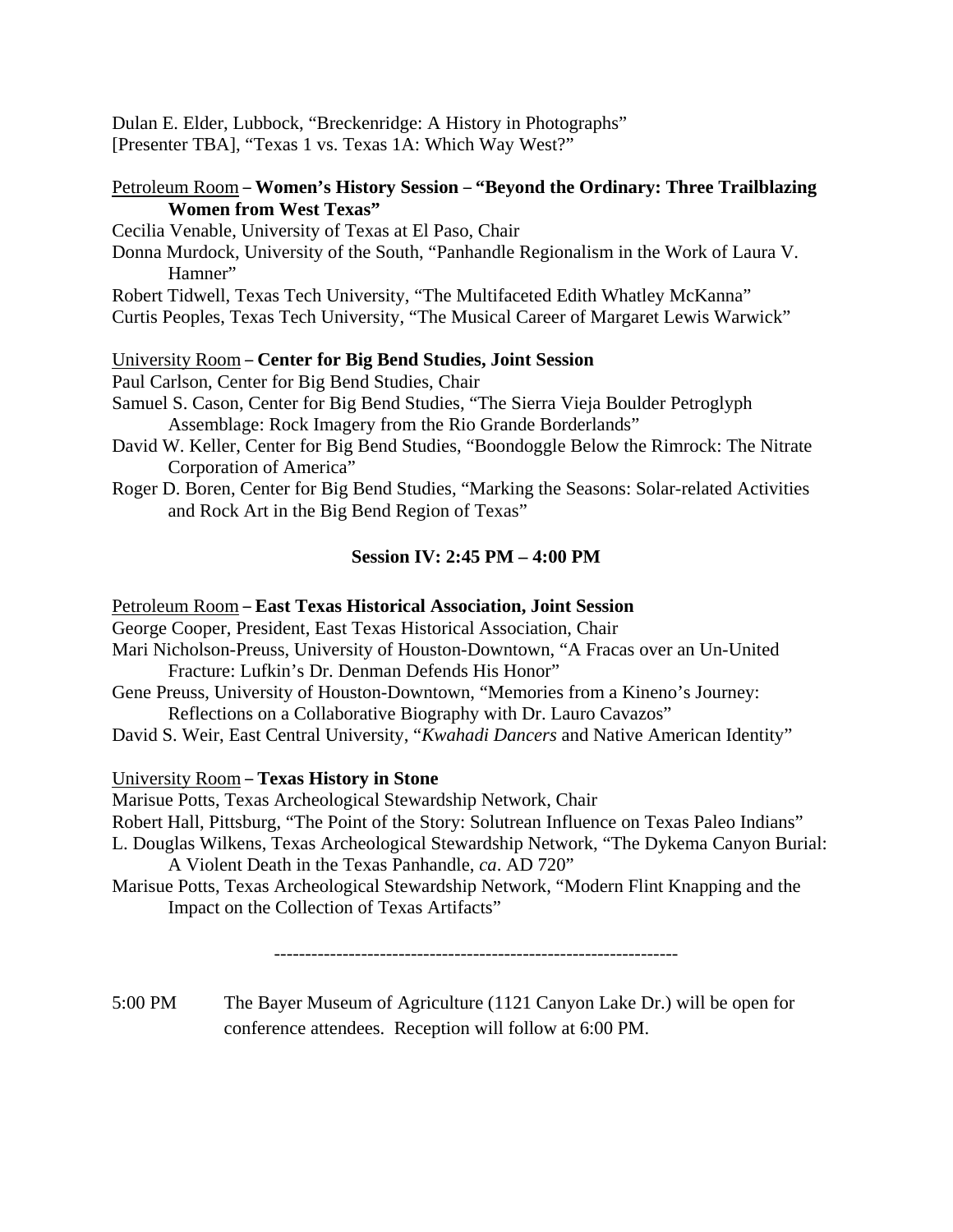

West Texas Historical Association Founded 1924

# Friday Evening

- 6:00 PM Presidential Reception at the Bayer Museum of Agriculture at 1121 Canyon Lake Drive
- 6:45 PM Banquet– Interim President Glen Sample Ely, Presiding
- 7:00 PM Keynote Speaker, Joe Specht, Grady McWhiney Research Foundation



# **"Abilene, My Hometown"**

Joe Specht is a renown Texas music historian, award winning librarian, and prolific author/editor of numerous books that include The Women There Don't Treat You Mean: Abilene in Song (State House Press, 2006), The Roots of Texas Music (Texas A&M University Press, 2003) and Abilene Stories, From Then to Now (Abilene Christian University Press, 2013). He is currently the Collection Manager of the Grady McWhiney Research Foundation in Abilene. He was the long-time Director of the Jay-Rollins Library at McMurry University in Abilene, and helped spearhead the creation of the Abilene Library Consortium (ALC), a unique cooperative partnership between the Abilene Public Library and the libraries of Abilene Christian University, Hardin-Simmons University and McMurry University. In addition to being a long-time member of the West Texas Historical Association and past board member, he holds a B.A. and M.A. degree in History, and a M.L.S. in Library Science, all from the University of North Texas. He and his wife Alice Wilson Specht, who retired as Dean of Libraries at Hardin-Simmons University, have one daughter Mary Helen Specht, who teaches creative writing at St. Edwards University in Austin.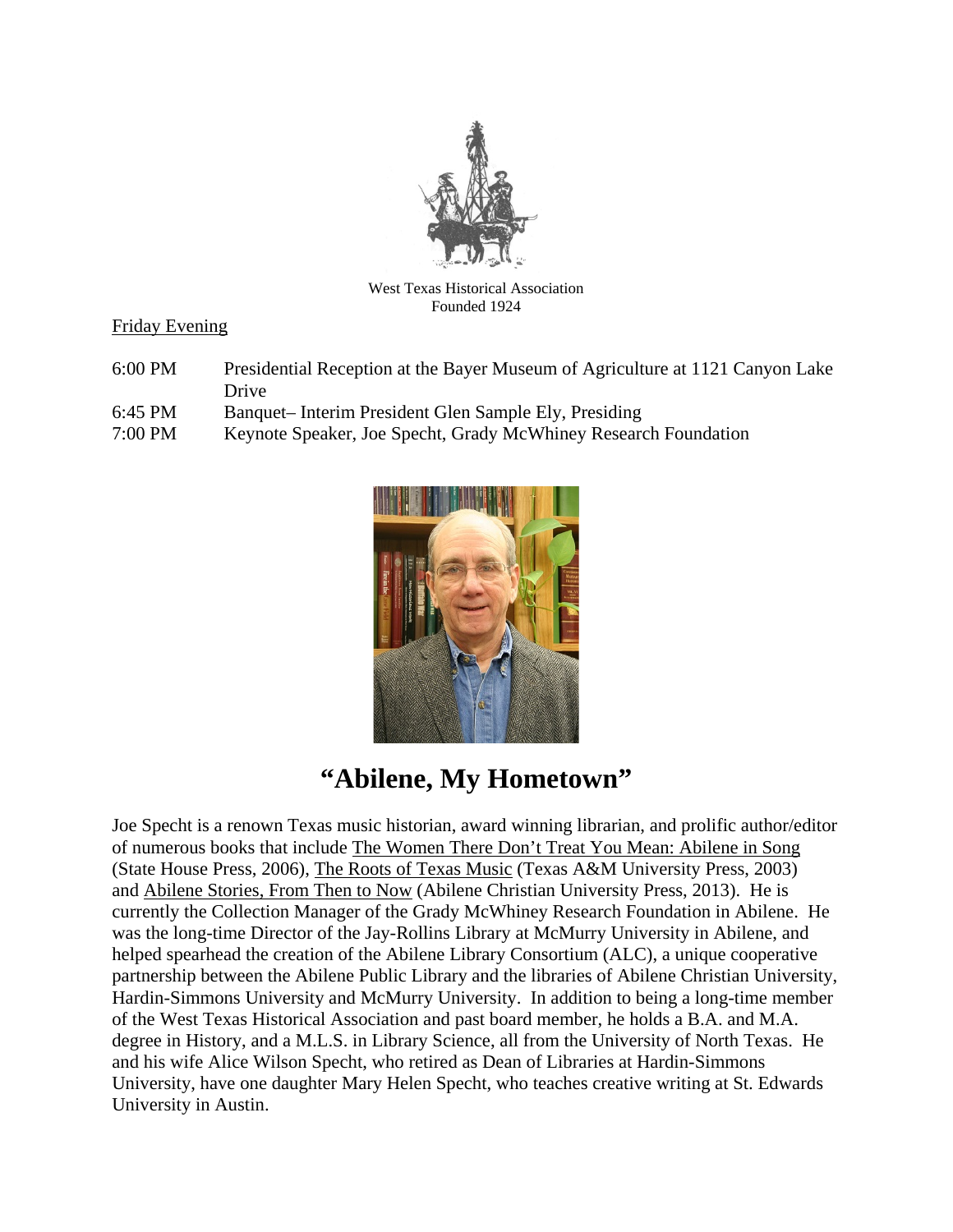

# **SATURDAY, APRIL 8, 2017**

# **Session V: 8:15 AM – 9:30 AM**

Heritage Center – **Quanah Parker and the Comanche People** A round-table presentation by Comanche Nation Representatives: Juanita Pahdopony, Lawton (OK) Lance Tahmahkera, Dallas Harry Mithlo, Lawton (OK)

## Petroleum Room – **West Texas A&M University Students on Panhandle History**

Alex Hunt, West Texas A&M University, Chair

Delinda King, West Texas A&M University, "In His Shadow: Mary Goodnight" Robin Boedeker, West Texas A&M University, "H. Frank Mitchell: Panhandle Cowman" Maureen Hubbart, West Texas A&M University, "The Life and Letters of Elizabeth Smith" Alex Hunt, West Texas A&M University, "Montie Ritchie and the JA Ranch"

#### University Room – **Accidents, Murder and Crime Scenes**

Ted Holder, Lubbock, Chair

- Mari L. Nicholson-Preuss, University of Houston-Downtown, "Stories from the Bar Ditch: Automobile Accident Fatalities on the South Plains at Mid-Century"
- Christena Stephens, Llano Estacado Heritage Foundation, "Crime Scene Photo Analysis from 1943"
- Barbara Brannon, Texas Plains Trail Region, "Tommie Horrell, the First Murder Victim Buried in Crosby County's First Last Resting Place"

# **Session VI: 9:45 AM – 11:00 AM**

#### Heritage Center – **Military Moments in Twentieth-Century West Texas**

Jean Stuntz, West Texas A&M University, Chair

Troy M. Ainsworth, Los Lunas Museum of Heritage and Arts (New Mexico), "A Military Aviation First in 1911; or, When the Birdmen Flew over El Paso and Ciudad Juárez"

- Jennifer Spurrier, Texas Tech University, "The Great War and West Texas"
- John McCullough, West Texas WWII Museums, "Dagley Field: A World War II Airfield for the Civilian Pilot Training Program, 1942-1945"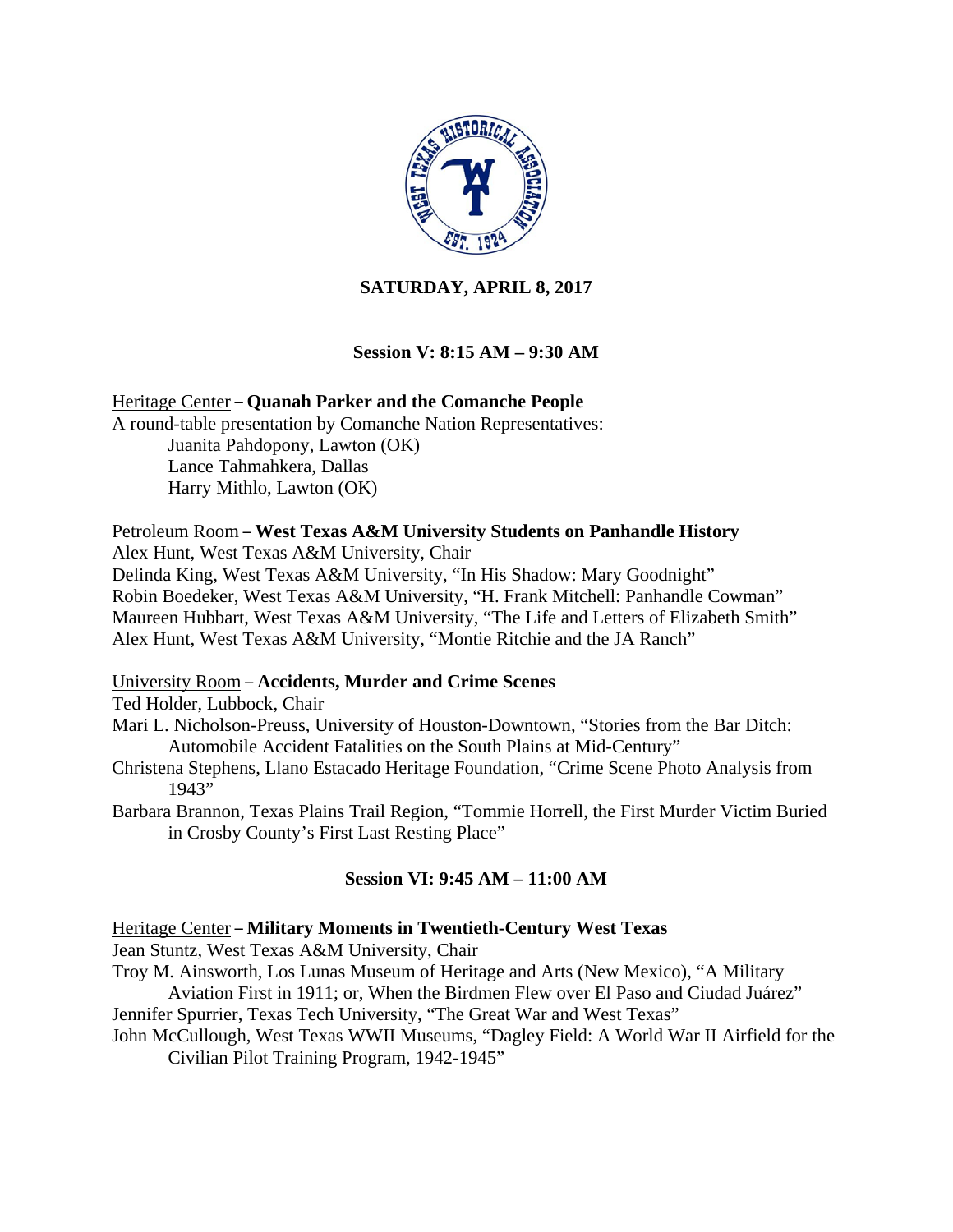#### Petroleum Room – **West Texas Trails Association, Joint Session** Bob Saul, President, West Texas Trails Association, Chair Linda Pelon, Dallas, "Comanche Marker Trees in West Texas" Alvin Lynn, Amarillo, "Fort Bascom to Adobe Walls Trail" Bob Saul, West Texas Trails Association, "A Brief History of the West Texas Trails Association"

University Room – **Iconic Episodes in West Texas History** Rob King, Texas Tech University, Chair Ashley Pettiet, Guthrie Common School District, "Biggun Bradley and the Making of the Marlboro Man" Jack Becker, Texas Tech University, "Lubbock in 1913" Norm Brown, Snyder, "Four Sixes Beats Three Eights"

#### **Session VII: 11:15 AM – 12:30 PM**

#### Heritage Center – **Pioneers in West Texas and New Mexico**

Bruce Glasrud, San Antonio, Chair

- Briana Weaver, Sam Houston State University, "Texas Settlement: Deception in the German Hills" **Best Student Essay Award Winner**.
- James Hays, Brownwood, "Isaac Mullins: Rancher, Pioneer, Ranger, County Organizer, and Legislator"
- Deirdre Kelly Trotter, Lubbock, "The Right Stuff: James E. and Mary E. Maxwell, New Mexico Pioneers"

#### Petroleum Room – **Tom Green County History**

Golda Foster, Tom Green County Historical Commission, Chair

Pat Parsons, Luling, "New Research on A. J. Potter, Rambling Preacher"

- Chuck Parsons, Luling, "David Augustine, Participant in the Sutton-Taylor Feud Whose Life Ended Peacefully in San Angelo"
- Curtis Milbourn, Angelo State University, "General Tom Green's Leadership and Command Style"

#### University Room – **Imagining West Texas: Museum Scenery, Picture Postcards, and UFOs Sightings**

David Cummins, Lubbock, Chair

- Holle Humphries, Lubbock, "'Surprise! It's not a Smithsonian Mail Order Poster: It's a Local Artist Who Painted the Backdrop in that West Texas Museum Exhibit!'"
- T. Deckner, Roswell (NM), "Cowboys and UFOs on the Last Frontier"
- Ken Wilson, Dripping Springs, "In Their Own Words: The Messages of Early 20th Century West Texas Real Photo Postcards"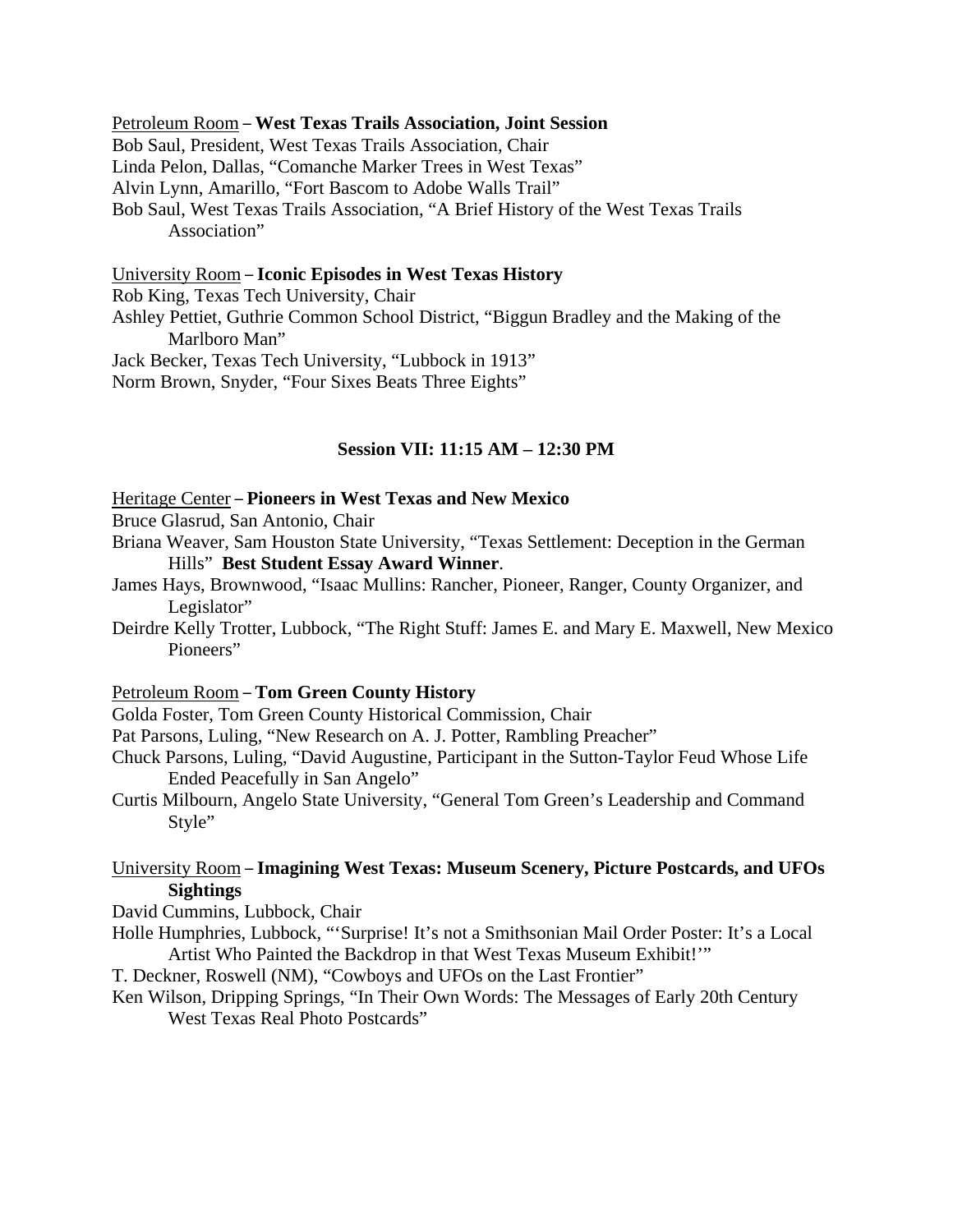# **WTHA Business Meeting and Lunch: 12:30 PM – 2:30 PM**

## **Interim President Glen Sample Ely, Presiding**

- Mrs. Percy (Ruth Leggett) Jones Best Article Award
	- Rupert Richardson Best Book Award
		- Elmer Kelton Best Fiction Award
			- Best Student Essay Award
				- Election of officers

# *Remembering WTHA President John Miller Morris*

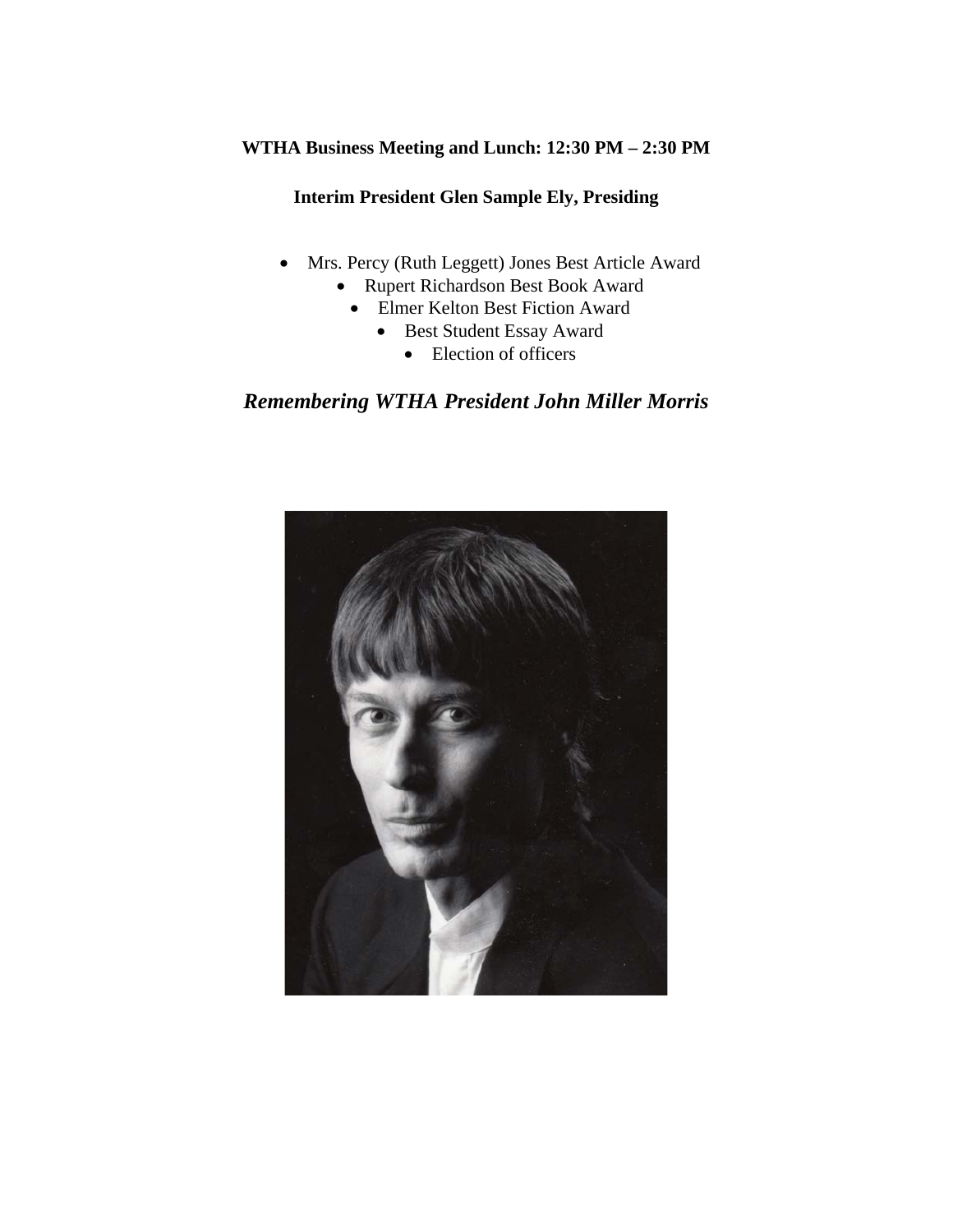#### **Session VIII: 2:45 PM – 4:00 PM**

#### Heritage Center – **Integration, Diversity and Prohibition**

Robert Weaver, Texas Tech University, Chair

Ken Durham, Longview, "Andrew Nance, the First Black Student in Tahoka High School" Jessica Tharp, Angelo State University, "Prohibition in San Angelo: Demon Rum's Persistence" Norman Wayne Brown, Snyder, "Shoe Shine Boy Becomes the Black Father of Fort Worth, Texas"

#### Petroleum Room – **Custer, the Apache, and Scouting**

Jim Matthews, San Antonio, Chair

Rhonda Meriwether, Wheeler County Historical Commission, "George A. Custer on the Sweetwater"

Guy Giersch, McKinney Historic Preservation, "Scouting's *Kwahadi Dancers* of Amarillo, Texas"

#### University Room – **Unraveling the Knots of West Texas Music - Lubbock Style**

Lynn Whitfield, Texas Tech University, Chair

Robert Reitz, Dallas, "Windblown Brown Sugar—The Musical Life of Lubbock Saxophonist and Rolling Stone Sideman Bobby Keyes"

Andy Wilkinson, Texas Tech University, "The Naturalsuper: Terry Allen and Lubbock (on everything)"

Joe Specht, Grady McWhiney Research Foundation, "Tommy X. Hancock, the Supernatural Family Band, and the Quest for the Unknown"

# **Session IX: 4:15 PM – 5:30 PM**

Heritage Center – **Borderlands, A Ghost Story, and a forgotten African-American Cemetery** Drew Bullard, Scurry County Historical Commission, Chair Roger G. Ward, Lubbock, "The Families of Porvenir, Presidio County: Before and After the

1918 Massacre"

Brittany Wollman, Angelo State University, "Pleasant View: The Forgotten 415" Mildred Sentell, Post City, "Black Gold and the Ghost Town of Burnam, Texas"

#### Petroleum Room – **Visual and Performing Arts**

Becky Matthews, San Antonio, Chair

John Hope, South Plains College, "History in Pieces: The Story of 'The City of Mosaics' Unique Large-Scale Works of Art in Levelland, Texas"

H. Allen Anderson, Texas Tech University, "Texas Tech Museum and the Peter Hurd Mural"

University Room – **Ranch Life Learning Project at the National Ranching Heritage Center** Julie Hodges, Texas Tech University, Chair [Representatives from LISD and Region 17]